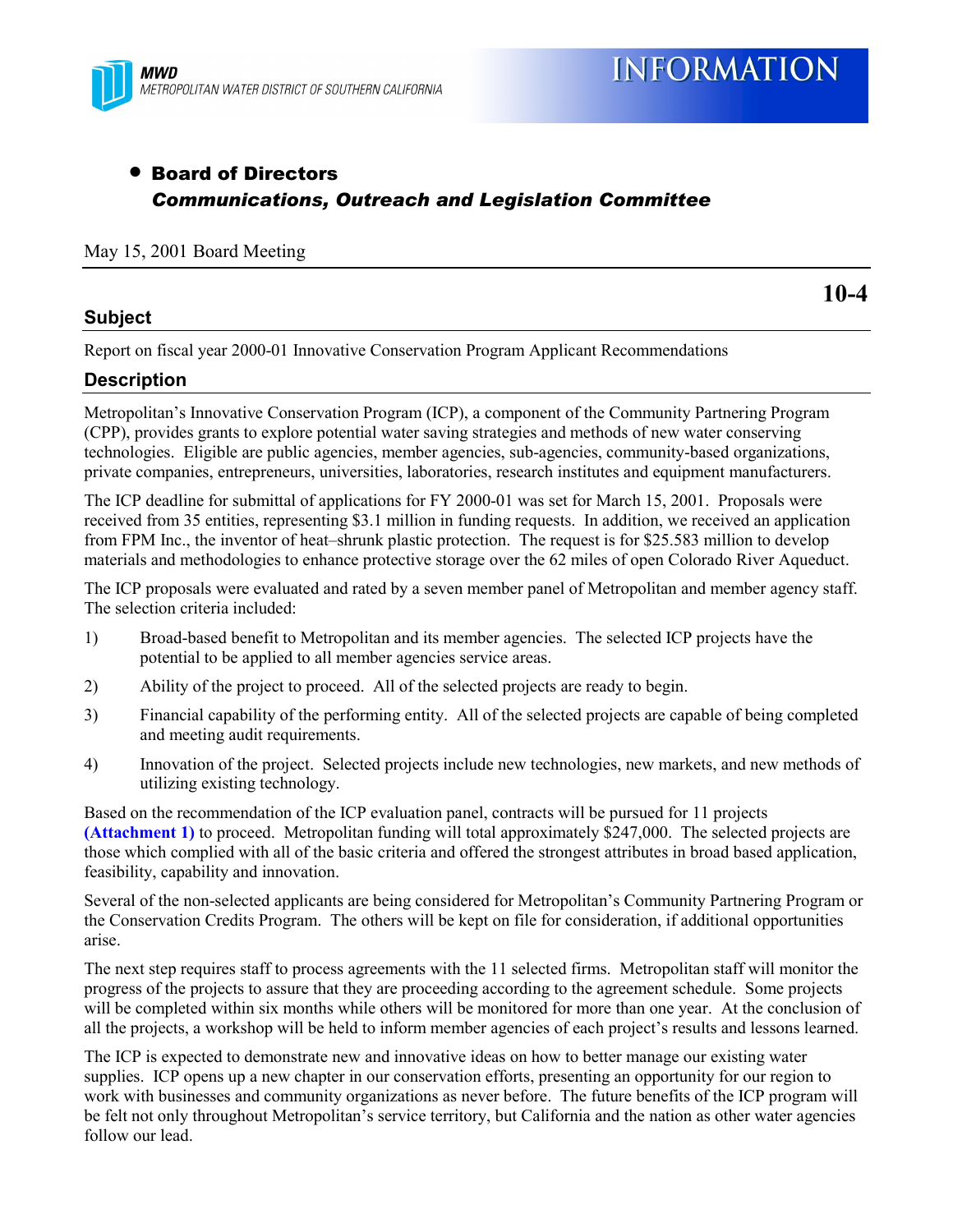## **Policy**

By Minute Item 44063, the Board authorized the Community Partnering Program. Metropolitan Water District Administrative Code, Sections 11202 and 11203

#### **Fiscal Impact**

\$247,000 from budgeted funds in fiscal year 2000-01

1ra 4/16/2001 rev 1 mu *Date*

*Stephen N. Arakawa Manager, Water Resource Management*

4/16/2001 *Ad·n Ortega, Jr. Date*

*Sr. Executive Assistant to the General Manager for External Affairs*

4/23/2001 o S General Manager<sup>y</sup> Date

**Attachment 1 - ICP Recipients**

BLA #1050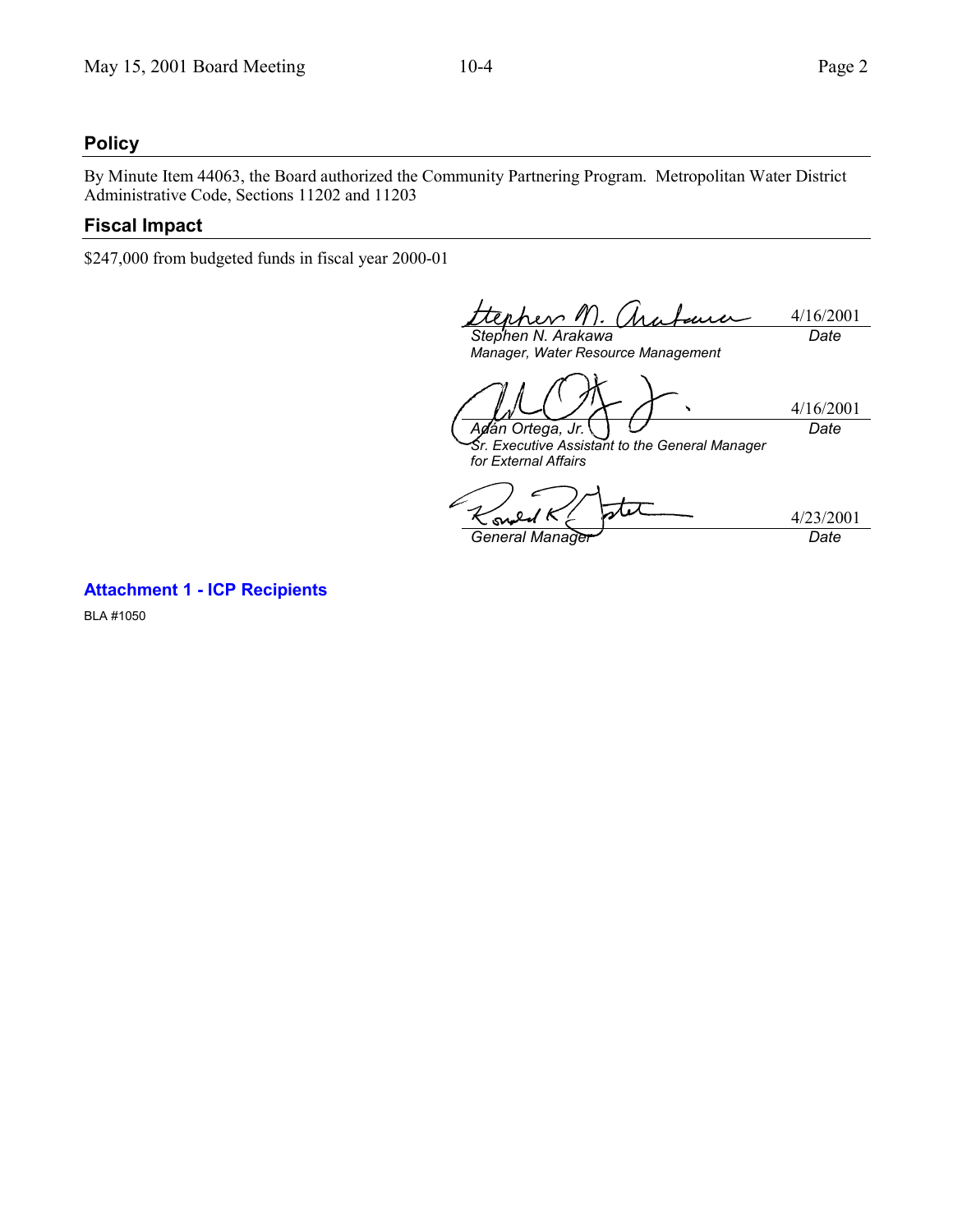| Organization                    | Project                                                  | Innovation                                                           |
|---------------------------------|----------------------------------------------------------|----------------------------------------------------------------------|
| 1) City of Anaheim              | Watermiser Waterbroom                                    | The Watermiser Waterbroom is a                                       |
|                                 | pilot demonstration                                      | new technology that uses 75%                                         |
|                                 |                                                          | less water than a standard garden                                    |
|                                 |                                                          | hose for cleaning hard surfaces                                      |
|                                 |                                                          | such as restaurant patios and                                        |
|                                 |                                                          | walkways.                                                            |
| 2) Bilingual Landscape Training | Guide for landscape water                                | The guidebook is new and will                                        |
| of San Diego                    | budget/water use tracking                                | be very helpful to those agencies                                    |
|                                 |                                                          | wanting to perform landscape                                         |
|                                 |                                                          | water budgeting.                                                     |
| 3) Capistrano Valley Water      | Plumbers' training seminars                              | This influential target population                                   |
| District                        |                                                          | has been an untapped resource.                                       |
|                                 |                                                          | Plumbers are very influential in                                     |
|                                 |                                                          | public opinion and acceptance of                                     |
|                                 |                                                          | residential/commercial water                                         |
|                                 |                                                          | conservation technologies. By                                        |
|                                 |                                                          | training this group on new water<br>efficient technologies they will |
|                                 |                                                          | also become ambassadors for our                                      |
|                                 |                                                          |                                                                      |
| 4) C&A X-Ray, Paramount         | X-Ray Processor, Water                                   | programs.<br>This is a new product that                              |
|                                 | Saver/Plus recycling system                              | recycles up to 98% of the rinse                                      |
|                                 |                                                          | water for x-ray film processors.                                     |
|                                 |                                                          | Most hospital x-ray machines                                         |
|                                 |                                                          | operate in ready mode 24 hours                                       |
|                                 |                                                          | per day/ 7 days per week and use                                     |
|                                 |                                                          | approximately 800,000 gallons                                        |
|                                 |                                                          | of water per year. Water is used                                     |
|                                 |                                                          | in x-ray machines to control                                         |
|                                 |                                                          | temperature and for archival                                         |
|                                 |                                                          | quality.                                                             |
| 5) City of Corona               | Mini-grants for water-wise                               | The innovative concept of this                                       |
|                                 | landscape class projects                                 | proposal is the mini-grant aspect.                                   |
|                                 |                                                          | Residential landscape training                                       |
|                                 |                                                          | classes which now can offer                                          |
|                                 |                                                          | participants financial assistance                                    |
|                                 |                                                          | to implement the water efficient                                     |
|                                 |                                                          | techniques learned in the class.                                     |
| 6) CTSI Corp., Tustin           | In conjunction with Building                             | This project opens up a whole                                        |
|                                 | Industry Association (BIA), new                          | new area of conservation                                             |
|                                 | home construction with evapo-                            | potential for Metropolitan and its                                   |
|                                 | Transpiration (ET) landscape                             | member agencies, new                                                 |
|                                 | controllers and water-efficient<br>educational materials | construction. Also, innovative is                                    |
|                                 |                                                          | the partnership with the BIA<br>which instantly gives the            |
|                                 |                                                          | program credibility in the new                                       |
|                                 |                                                          | home construction market.                                            |
|                                 |                                                          |                                                                      |

**ICP Recipients**